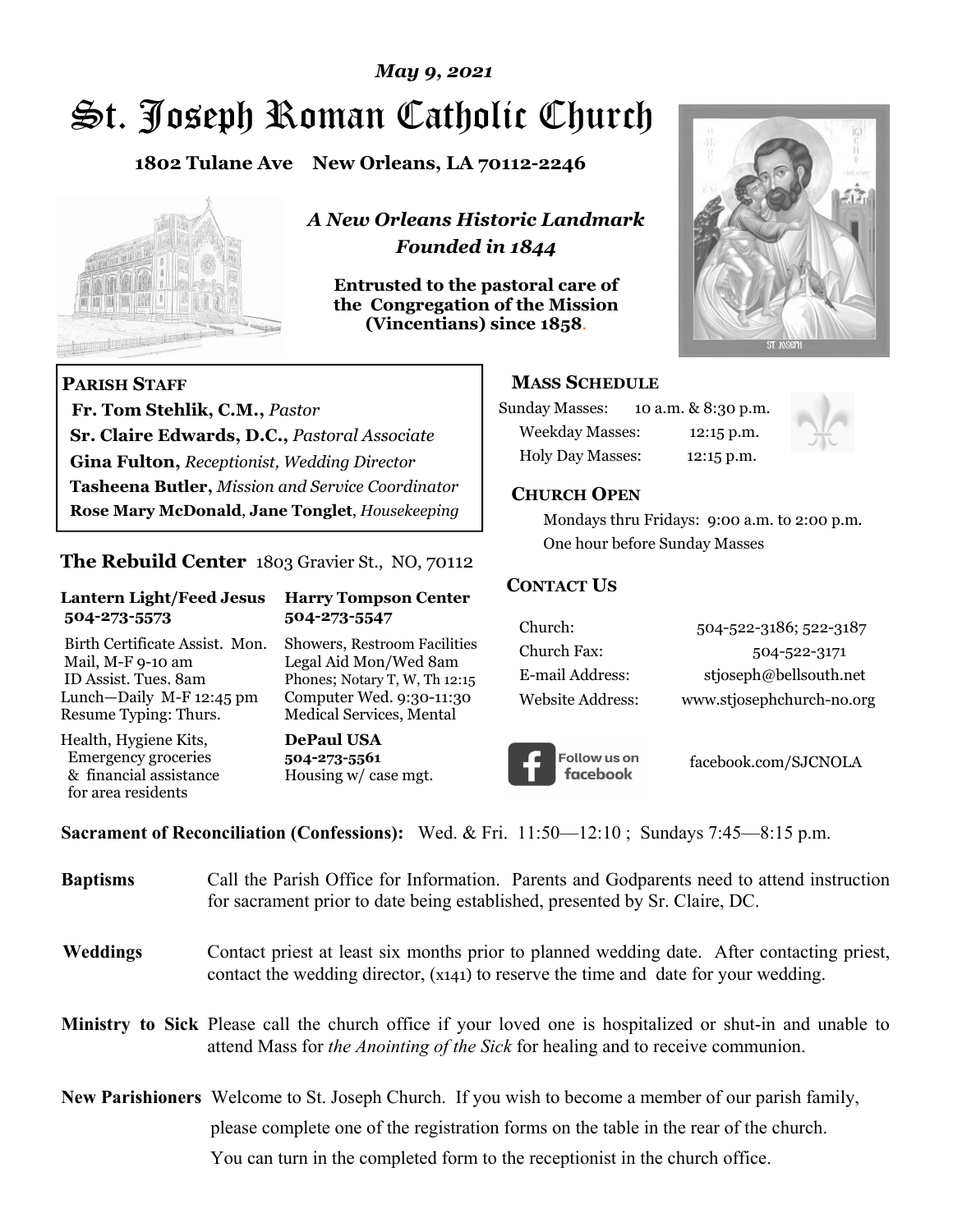

 **10:00 am Pippy Sanders; Julius Saul; Martha A. Treen; Nancy Arzuaga +; Rosalie Blady +;** 

 **8:30 pm** *St. Joseph Parishioners and Benefactors*

 Monday, May 3, 2021—St. Damien 12:15 pm **Souls in Purgatory; James Butler +**  Tuesday, May 4, 2021— 12:15 pm **Provost Family; Mary E. Butler +**  Wednesday, May 5, 2021—Ss. Nereus and Achilleus 12:15 pm **Villavosa Family; Rosemary Mc.Donald** Thursday, May 6, 2021—Our Lady of Fatima 12:15 pm **Vonnie & Guy Hance; Toni D. Tournillon**

Friday, May 7, 2021—St. Matthias

12:15 pm **Susan Spalluto; Staff of St. Joseph Church**

## *Sunday, May 9,* **One in Faith #1021**

READINGS FOR THE WEEK Mon: Acts 16:11-15; Ps 149:1-9; Jn 15:26--16:4a Tues: Acts 16:22-34; Ps 138:1-8; Jn 16:5-11 Wed.: Acts 17:15, 22 - 18:1; Ps 148; Jn 16:12-15 Thursday Acts 18:1-8; Ps 98:1-4; Jn 16:16-20 Friday: Acts 1:15-26; Ps 113:1-8; Jn 15:9-17 Sat.: Acts 18:23-28; Ps 47:2-10; Jn 16:23-28 Sunday: Acts 1:15-26; Ps 103:1-20; 1 Jn 4:11-16; Jn 17:11-19;

#### **YOUR PRAYERS ARE ASKED FOR THE FOLLOWING PARISHIONERS , WHO ARE IN NEED OF HEALING:**

 Dorothy Alexander, Jorge Arzuaga, Beatrice Augustin, Anthony Blaise, Clarke Bordelon, Lawrence & Mamie Brown, Angelle Campbell; John & Cindi Caron, Julianna Chevalier; Betsy Conners, Sue Dakote, Gretchen Delo, Joyce Delo, Mary Duet, John & Kathleen Gebbia, Sylvia Daily-Powell, Joseph Delay, Terry Eggleston, Linda Elwood, Francis Frught, Heather Faircloth, Frances Fiegler, Darrell & Ramona Ford, Donald Frazier, June & Mark Eiserloh, Shirley Gaither, Roselyn Hansen, John Hakanson, Sarah Hollier-Watkins, Marvin Johnston, Jim Karam, Bill Kroetz, Nowell Lacking, Ken & Bette Kussman, Landy Lanza, James Leung, Andrew Marino, Sara Marino, Karen McCoy, Donna Moore, Maura O'Donovan, CHF, Tina Roderfeld, Bernie Saul; Julius Saul; Pippy Sanders, Louise Sonnier, Mel & Gaspar Schiro; Theard Simms, Fr. Tom Stehlik, CM, Virginia Stehlik, Malcolm Taylor, Jane Tonglet, Fritz Tripkovich, Corliss Truhill; Georgiana Prevost, Marion Vaughn, Juanita Ware, Cathleen Ward, Warren Webster, Mary Willis, Lynn Williams,.

# **US Bishop's Letter on Racism** *OPEN WIDE OUR HEARTS part III*

Although our nation has moved forward in a number of ways against racial discrimination, we have lost ground in others. Despite significant progress in civil law with regard to racism, societal realities indicate a need for further catechesis to facilitate conversion of hearts. Too many good and faithful Catholics remain unaware of the connection between institutional racism and the continued erosion of the sanctity of life. We are not finished with the work. The evil of racism festers in part because, as a nation, there has been very limited formal acknowledgement of the harm done to so many, no moment of atonement, no national process of reconciliation and, all too often a neglect of our history. Many of our institutions still harbor, and too many of our laws still sanction, practices that deny justice and equal access to certain groups of people. God demands more from us. We cannot, therefore, look upon the progress against racism in recent decades and conclude that our current situation meets the standard of justice. In fact, God demands what is right and just.

 As Christians, we are called to listen and know the stories of our brothers and sisters. We must create opportunities to hear, with open hearts, the tragic stories that are deeply imprinted on the lives of our brothers and sisters, if we are to be moved with empathy to promote justice. Many groups, such as the Irish, Italians, Mexicans, Puerto Ricans, Poles, Jews, Chinese, and Japanese, can attest to having been the target of racial and ethnic prejudice. It is also true that many groups are still experiencing prejudice, including rising anti-Semitism, the discrimination many Hispanics face today, and anti-Muslim sentiment. Especially instructive at this moment, however, are the historical and contemporary experiences of Native and African Americans.

When we begin to separate people in our thoughts for unjust reasons, when we start to see some people as "them" and others as "us," we fail to love. Yet love is at the heart of the Christian life. When approached and asked what is the greatest commandment, Jesus answered: "You shall love the Lord, your God, with all your heart, soul, and with all your mind. This is the greatest and the 1st commandment. The 2nd is like it: You shall love your neighbor as yourself." This command of love requires us to make room for others in our hearts. It means that we are indeed our brother's keeper.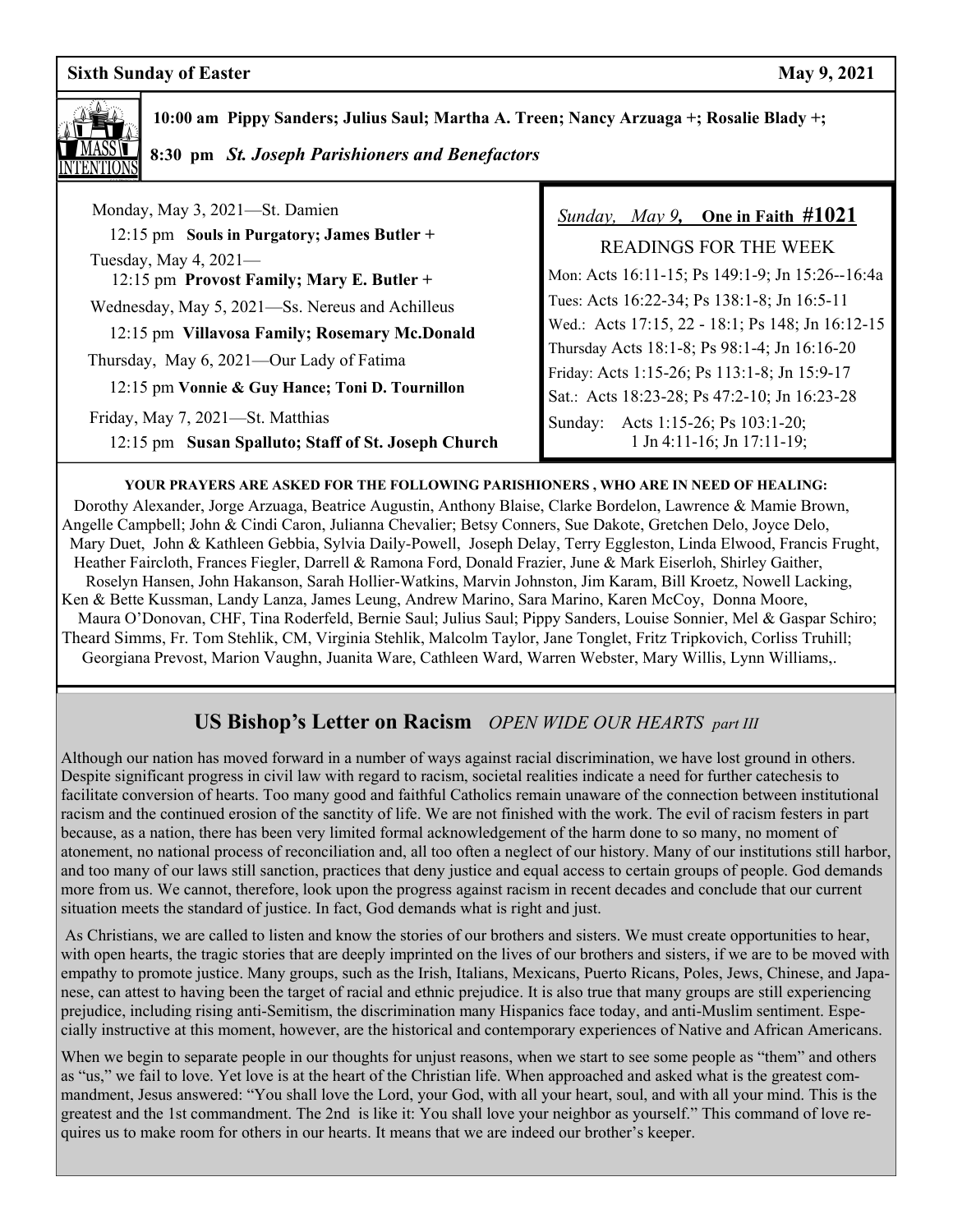It was not you who chose me, but I who chose you and appointed you to go and bear fruit. *— John 15:16*

Please pray for **Daniel Dashner**, **Ajani Gibson**, **Michael Lamy**, **Truong Pham** and **Andrew Sanchez** for the Archdiocese of New Orleans, and **Thomas Bamoah** for the Diocese of Yendi, who will be ordained for the priesthood at the Cathedral.

# **THE PRESENCE OF THE HOLY SPIRIT**

 We have a unique episode in the Acts of the Apostles today. A whole roomful of people are baptized with the Holy Spirit before they are baptized with water! The verb used—"the Holy Spirit 'fell' on them" (Acts 10:44)—is characteristic of the way the Spirit works throughout the book of Acts: powerful and surprising. Though this "baptism" is not the normative way the New Testament describes baptism, it is still a good reminder today that the Holy Spirit is not controlled by whether or not we pour water, but rather that our sacramental signs reveal the presence of the Spirit at work among us. And we have a double reinforcement of how this work is accomplished from a Letter and a Gospel bearing John's name. It is love, self-sacrificing and self-giving love, that manifests the Spirit of Jesus in our midst. It is love that is the greatest of commandments. The Spirit is manifested equally through those who live in that love.



### **TODAY'S READINGS**

**First Reading** — The gift of the Holy Spirit was poured out on the Gentiles also (Acts 10:25-35, 44-48).

**Psalm** — The Lord has revealed to the nations his saving power (Psalm 98).

**Second Reading** — God is love (1 John 4:7-10).

**Gospel** — No one has greater love than this: to lay down one's life for one's friends (John 15:9-17)

# **Happy Mother's Day**

"Life began with waking up and loving my mother's face." - George Eliot

"Mother is the name for God in the lips and hearts of little children." -William Makepeace Thackeray

"A mother is she who can take the place of all others but whose place no one else can take." - Cardinal Meymillod "Life doesn't come with a manual, it comes with a mother." Unknown

"To describe my mother would be to write about a hurricane in its perfect power." - Maya Angelou

"Sometimes the strength of motherhood is greater than natural laws." - Barbara Kingsolver

"Youth fades; love droops; the leaves of friendship fall; A mother's secret hope outlives them all." O. W. Holmes "A mom's special diet consists of all the food that her kids won't finish." Unknown

# **Pope Francis'** *May* **Intention Fundamental Rights**

 For those who risk their lives while fighting for fundamental rights under dictatorships, authoritar ian regimes and even in democracies in crisis.

## **SANCTUARY CANDLE AND MASS INTENTIONS**

 The Sanctuary Candle is burning this week to pray for **all Mothers, Grandmothers and Godmothers.** To reserve the Sanctuary Candle in memory of someone or for a special intention, call the church office (504-522-3186). The offering is \$15 for one week. The offering for Mass intentions is \$5.00.

### **CHARTER FOR THE PROTECTION OF CHILDREN AND YOUNG PEOPLE**

In response to the Charter for the Protection of Children and Young People from the United States Conference of Catholic Bishops, the Archdiocese of New Orleans continues to make the Hot Line available for anyone who has been hurt or sexually abused by anyone who works for the Church. The Hot Line continues to be available; the number is (504) 522-5019. In continuing our commitment to support and to heal, we invite and encourage individuals who have been hurt or sexually abused recently or in the past by clergy, religious or other employees of the Archdiocese to call our Hot Line and your message will be received confidentially by a mental health professional. Anyone can make a direct call during regular business hours to the Victims' Assistance Coordinator at (504) 861-6253.

**TREASURE & STEWARDSHIP** 

 **May 2, Parish..……….……\$ 6,596..00 Capital Campaign.….……… 1,305.00** *Thank you for your generosity*